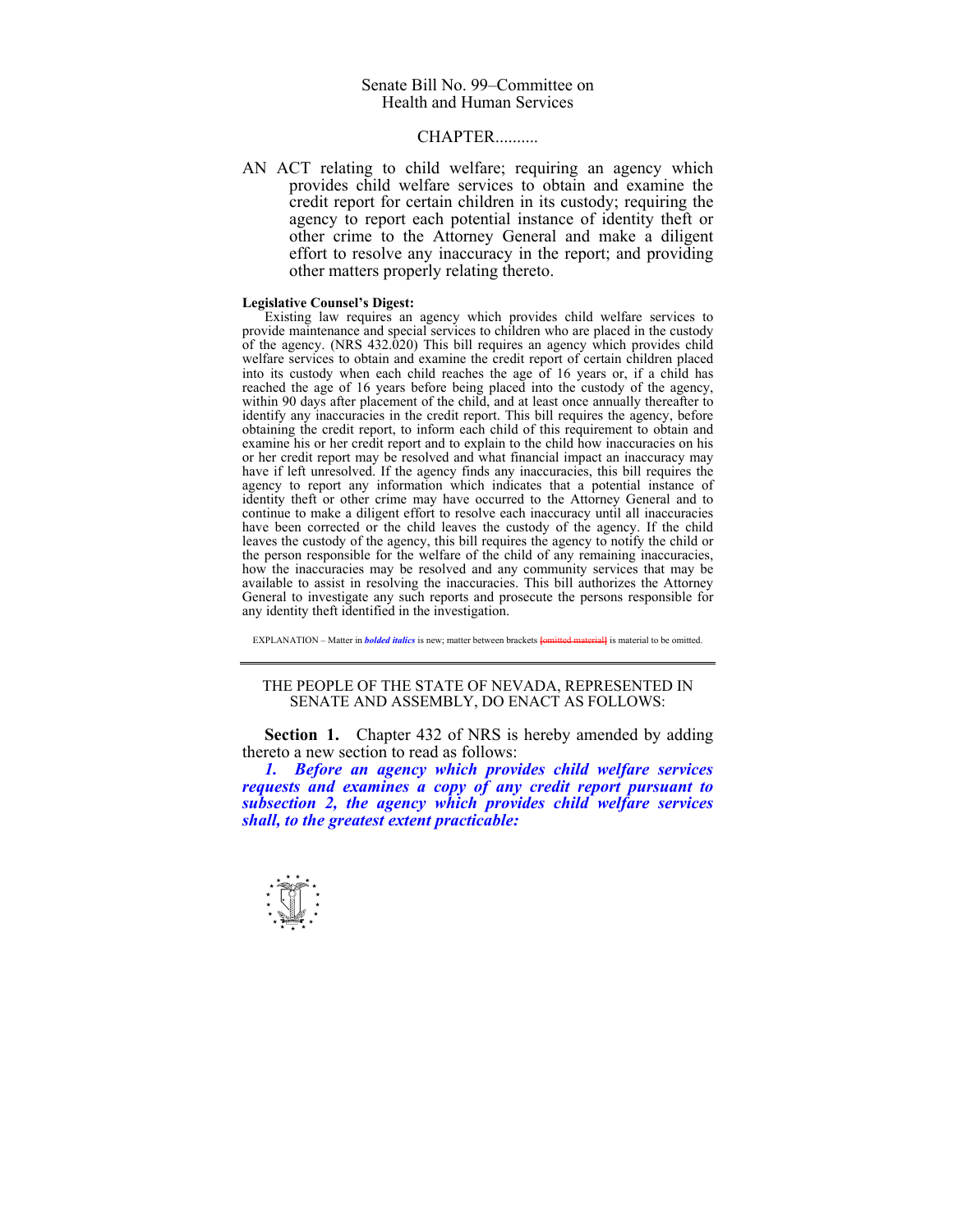*(a) Inform the child of the requirement to request and examine a copy of any credit report that may exist for the child;* 

 *(b) Explain to the child the process for resolving any inaccuracy discovered on any such credit report; and* 

 *(c) Explain to the child the possible consequences of an inaccuracy on a credit report of the child.* 

 *2. An agency which provides child welfare services shall request and examine a copy of any credit report that may exist for each child who remains in the custody of the agency which provides child welfare services for 60 or more consecutive days:* 

 *(a) When the child reaches the age of 16 years, and then at least once annually thereafter as required pursuant to 42 U.S.C. § 675(5)(I); or* 

 *(b) If the child has reached the age of 16 years before the child is placed in the custody of the agency which provides child welfare services, within 90 days after the placement of the child in the custody of the agency which provides child welfare services, and then at least once annually thereafter as required pursuant to 42 U.S.C. § 675(5)(I).* 

*3. An agency which provides child welfare services shall determine from the examination of a credit report pursuant to this section whether the credit report contains inaccurate information and whether the credit report indicates that identity theft or any other crime has been committed against the child.* 

 *4. If the agency which provides child welfare services determines that an inaccuracy exists in the credit report of a child, the agency which provides child welfare services must:* 

 *(a) Report any information which may indicate identity theft or other crime to the Attorney General;* 

 *(b) Make a diligent effort to resolve the inaccuracy as soon as practicable; and* 

 *(c) If an inaccuracy remains unresolved after the child has left the custody of the agency which provides child welfare services, notify the child or, if the child has not attained the age of majority, the person responsible for the child's welfare:* 

 *(1) That an inaccuracy exists in the credit report of the child;* 

 *(2) Of the manner in which to correct the inaccuracy; and* 

 *(3) Of any services that may be available in the community to provide assistance in correcting the inaccuracy.* 

 *5. An agency which provides child welfare services may, upon consent of a child who remains under the jurisdiction of a court pursuant to NRS 432B.594, continue to request and examine*